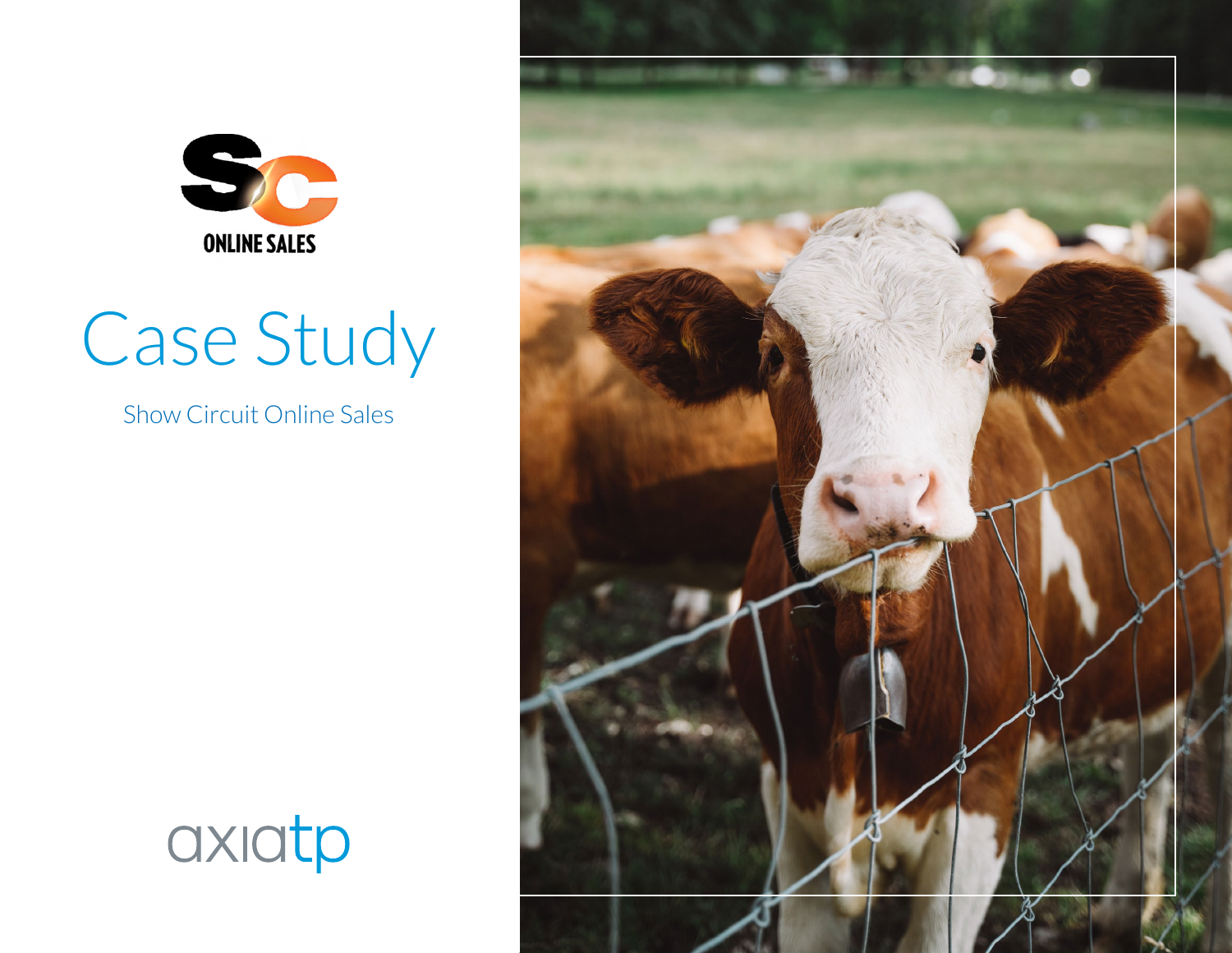#### Introduction

In this fast-paced world, being on top of your technological game is what it takes to get ahead.

With so many pre-packaged software options available, you would think there was one for every type of business. But even today, when we think we've seen it all, some businesses are proving too unique for pre-packaged software to handle their processes.

Take Show Circuit Online Sales for example—the leader in current livestock production—selling livestock online to thousands of customers.

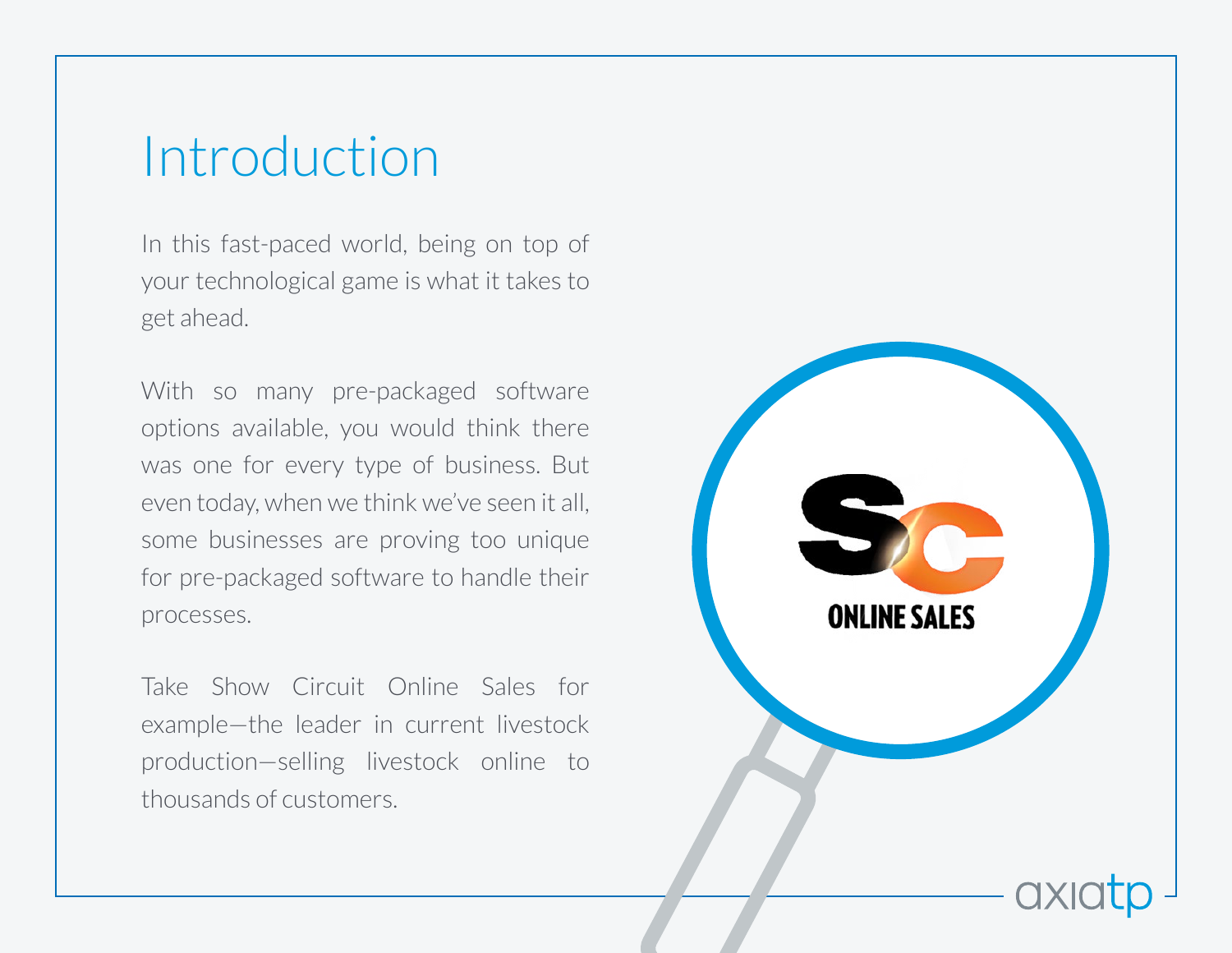

## The Challenge

When Show Circuit Online Sales (SC Online Sales) was being formed, they knew there wasn't any offthe-shelf software available to fit their needs.

Livestock auctions have a few unique requirements that a pre-packaged solution wouldn't be able to accommodate, like horse-race style bidding with specific bid increments for each of the different livestock types, and a visual layout that was both clear and easy to use for bidders and the team.

The team behind the successful auction house had a vision of exactly what they required, and they came to AxiaTP's custom software development team to make that vision a reality.

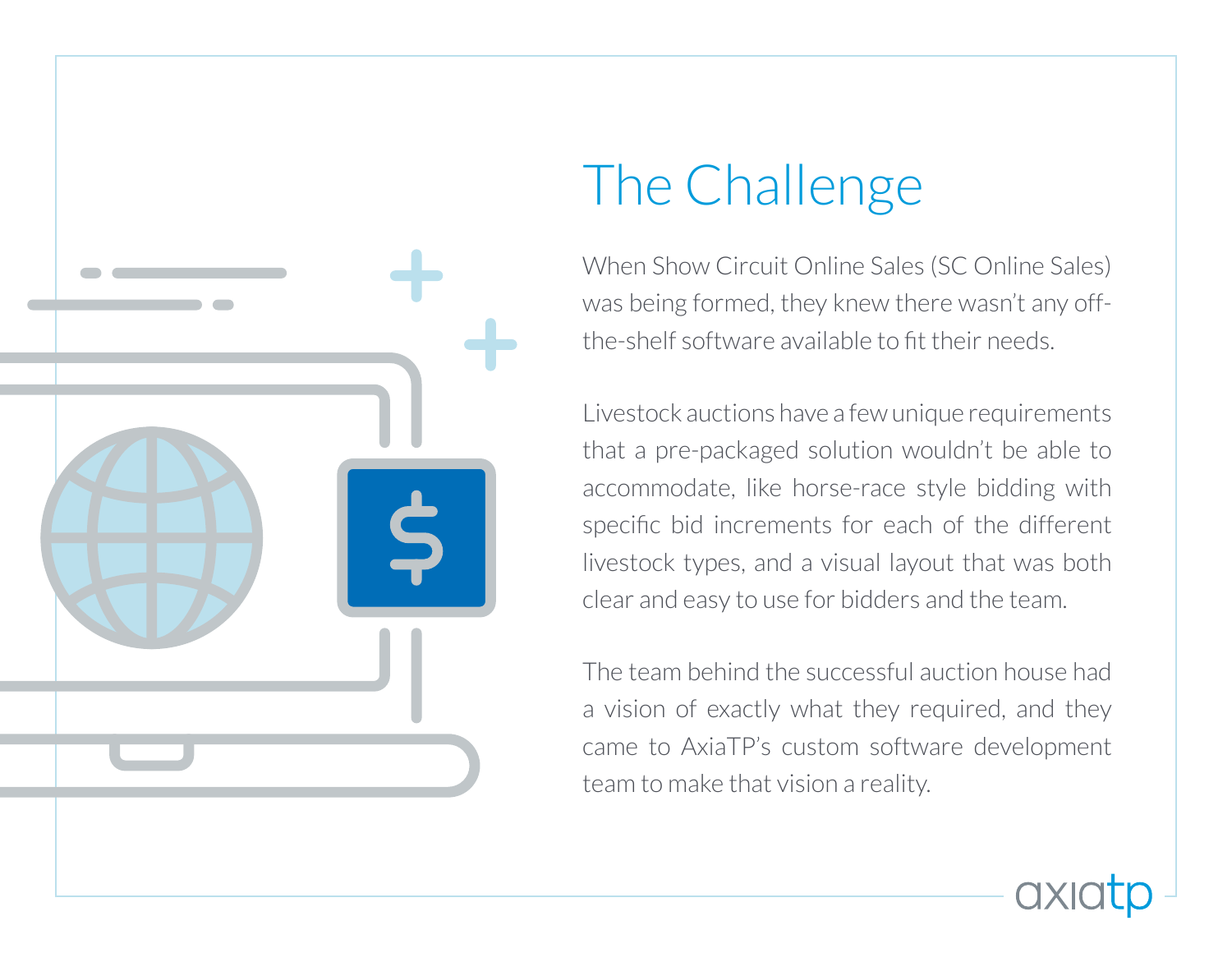### The Solution

Given there was nothing else on the market that would support SC Online Sales' needs, AxiaTP built a custom, simplistic online bidding platform similar to how eBay functions.

As an end user, the site is exceptionally easy to use. After filling out a simple registration form to acquire a bidding number, users can view upcoming sales and livestock information, and bid on an unlimited amount of sales.



The site can also be easily navigated on a mobile device. More than 50% of SC Online Sales' traffic comes from tablets and phones. Users can pay for their won lots directly on the secure site; it's that easy!

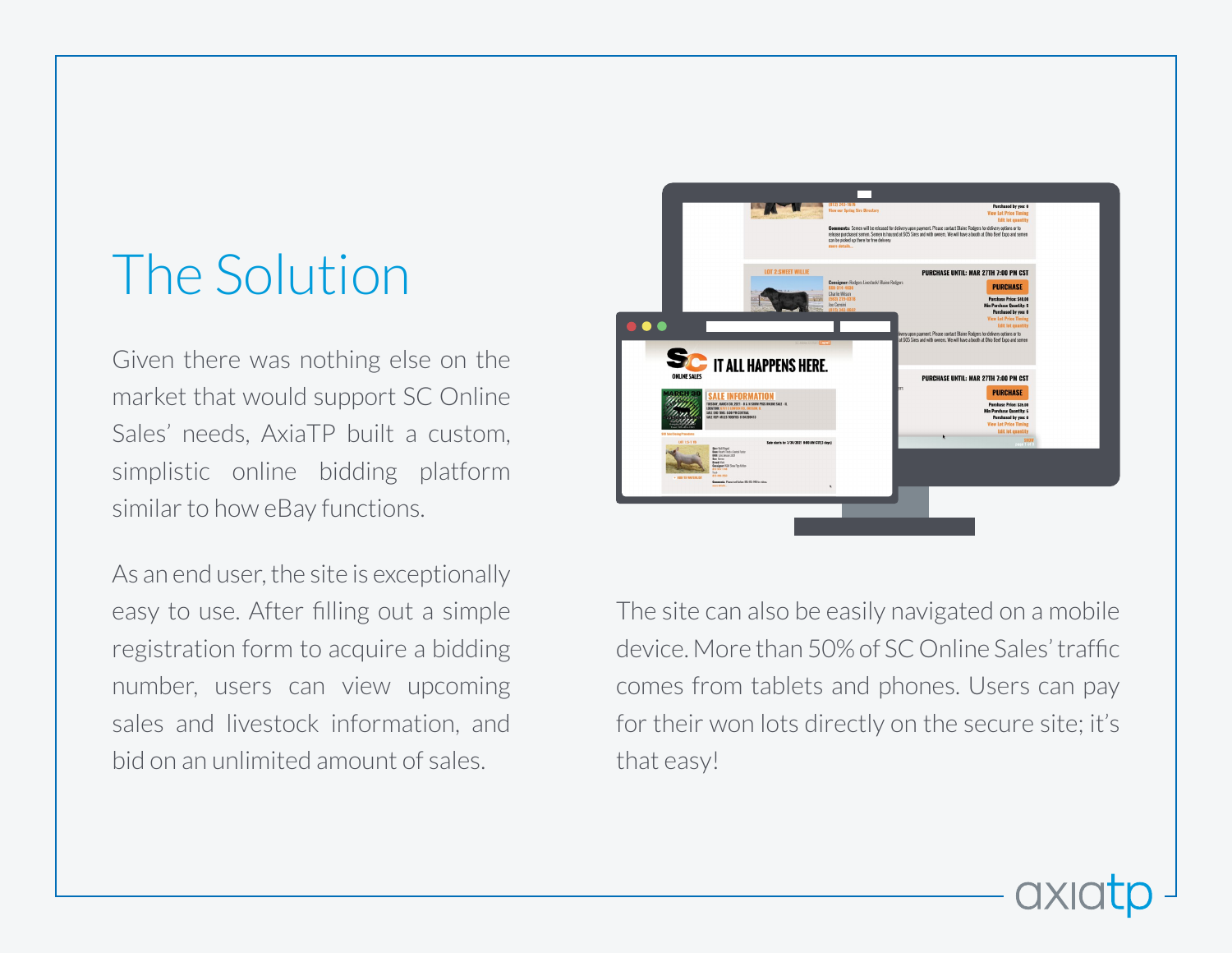#### The Results

The results of this custom software have been amazing! In 2015, there were just over 4,600 registered users who made 42,000 bids. Compare that to more than 10,000 registered users in 2017, bidding almost 220,000 times!

With 3.5 million page views in the first four months of 2017 alone, those statistics aren't surprising. But what is? The page views for the same period of 2018 had already tripled to 9.3 million.

"[AxiaTP's development team are] great people to work with and very helpful and efficient."

- Dave Guyer, General Manager Show Circuit Online Sales



200,000+ bids in 2017

10,000+

active users

9.3M+ page views in Q1 of 2018